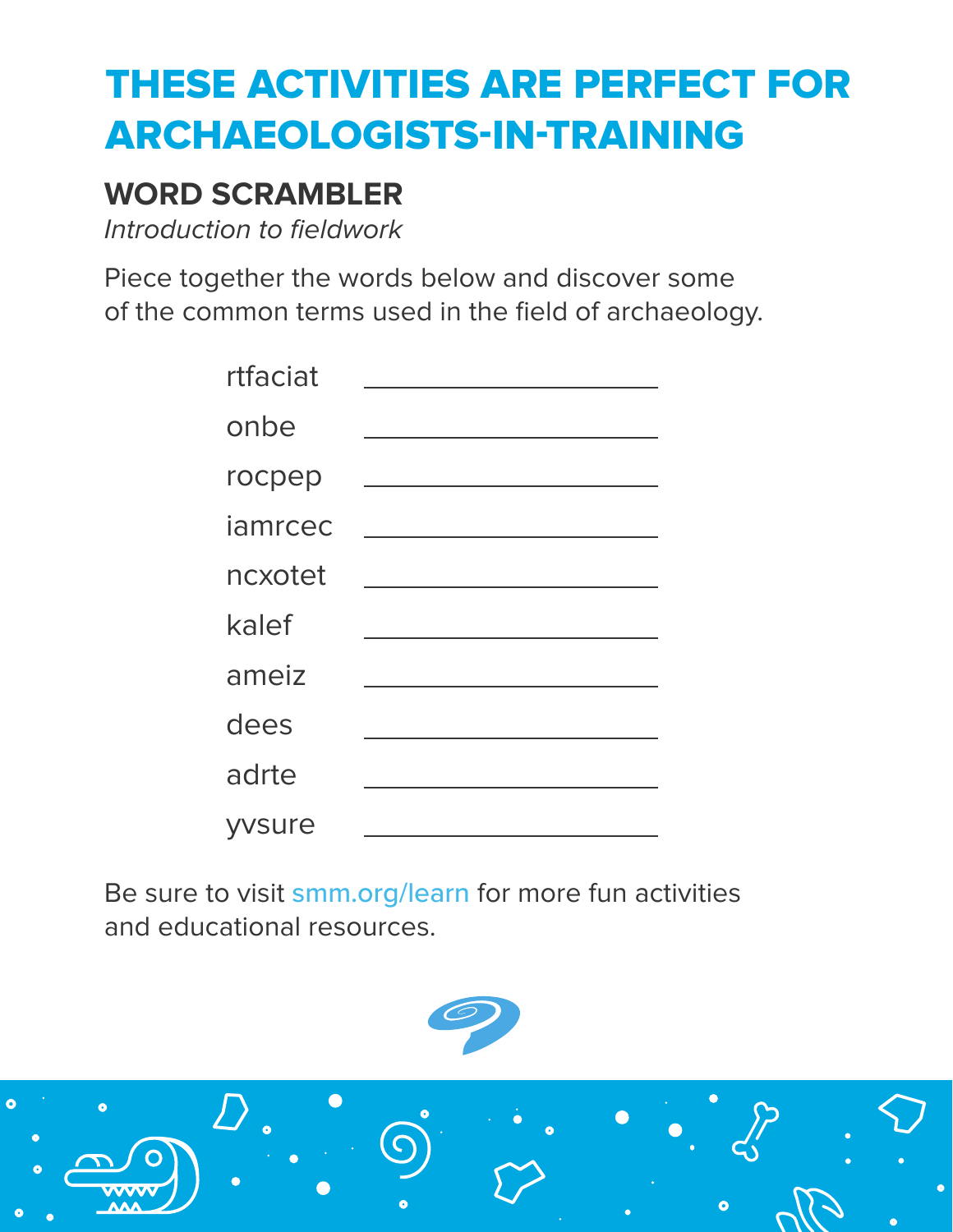## **WORD SCRAMBLER**

Expand your archaeological lexicon

Ready to dig deep? This activity is designed for learners ready for some major archaeological discoveries.

| ohcralca     |  |
|--------------|--|
| oeisntlccol  |  |
| curluet      |  |
| taeinxavoc   |  |
| eautref      |  |
| vwierinte    |  |
| tagiimrno    |  |
| eeoprstnivar |  |
| otps dmol    |  |
| esswtihardp  |  |

Be sure to visit smm.org/learn for more fun activities and educational resources.

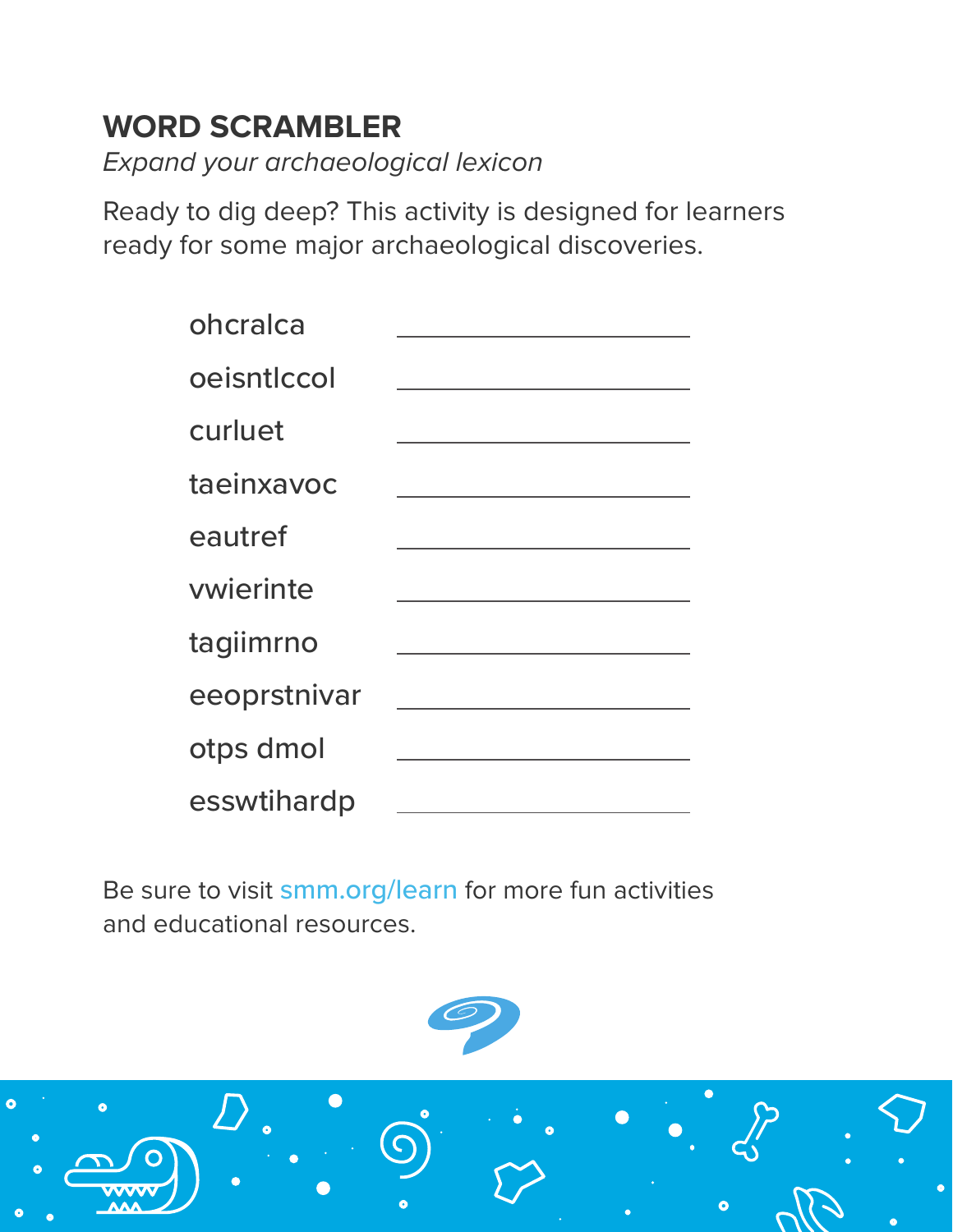### **WORD SEARCH**

 $\overline{c}$ 

Can you uncover the hidden archaeological words in this activity? Words appear forwards, backward, up-and-down, and diagonally.



| stratigraphy | chronology | ethnography | trowel |
|--------------|------------|-------------|--------|
| bioturbation | geophysics | sherd       | chert  |
| radiocarbon  | debitage   | transect    | fauna  |
| restoration  | midden     | lithic      |        |

Be sure to visit smm.org/learn for more fun activities and educational resources.